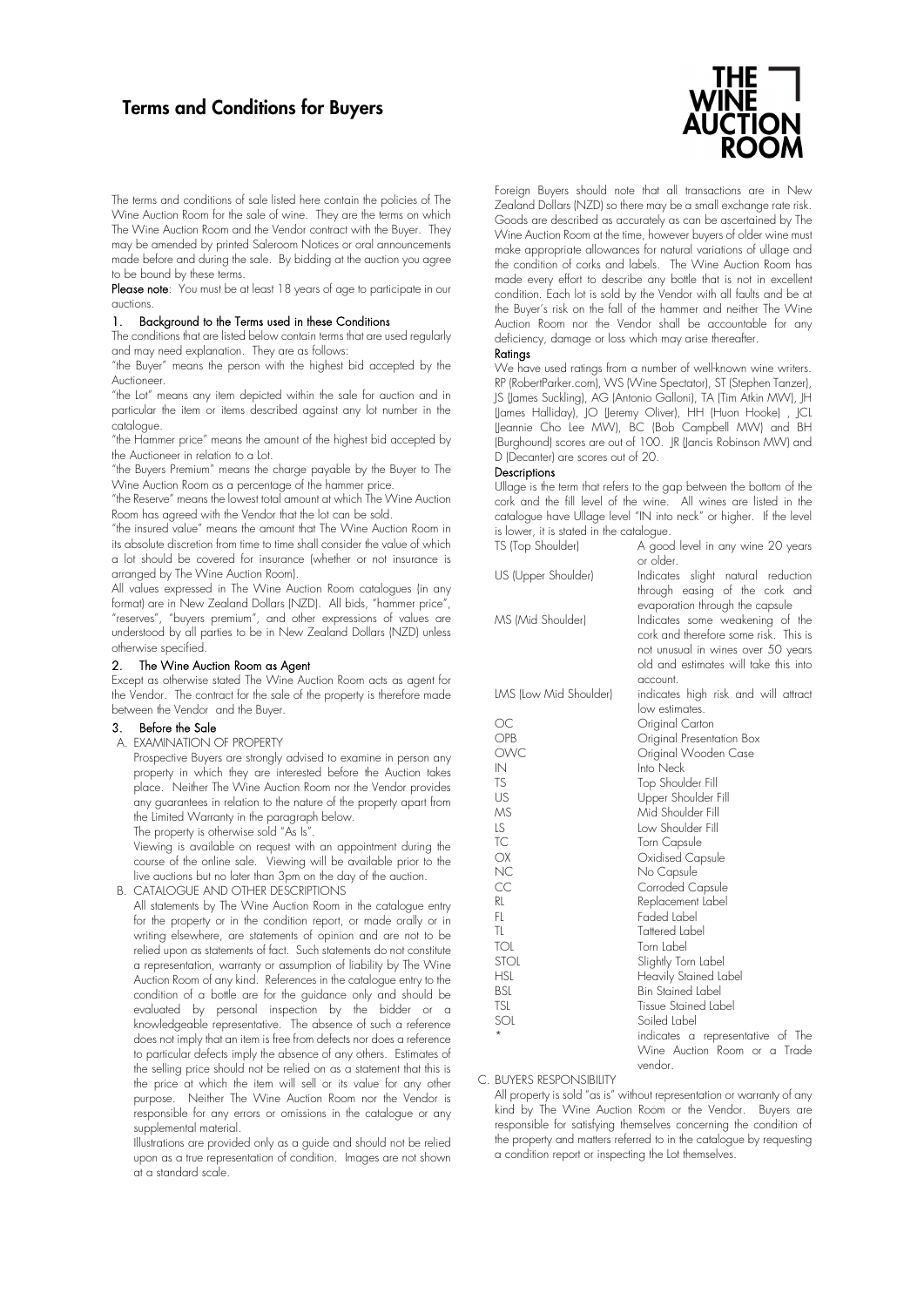

A. REFUSAL OF PERMISSION

The Wine Auction Room reserves the right at our complete discretion to refuse admission to the auction premise or participation in any auction and to reject any bid.

B. REGISTRATION BEFORE BIDDING

Any prospective new buyer must complete and sign a registration form and provide photo identification before bidding.

C. BIDDING AS A PRINCIPAL

When making a bid, a bidder is accepting personal liability to pay the purchase price including the Buyer's Premium and all applicable taxes, plus all other applicable charges, unless it has been explicitly agreed in writing with The Wine Auction Room before the commencement of the sale that the bidder is acting as agent on behalf of an identified third party acceptable to The Wine Auction Room and that The Wine Auction Room will only look to the principal for payment.

All bids and price estimates per bottle unless otherwise stated, not per Lot. For example if you make a bid of \$10 per bottle on a Lot containing 12 bottles you are making a total bid of \$120 plus Buyers Premium.

Bidding is per bottle and you must take the entire lot on offer unless the auctioneer states otherwise.

D. INTERNATIONAL REGISTRATIONS

All international clients not known to The Wine Auction Room will be required to scan through an accredited form of photo identification and pay a deposit at our discretion in cleared funds into the Wine Auction Room's account at least 24 hours before the commencement of the auction. Bids will not be accepted without this deposit. The Wine Auction Room also reserves the right to request any additional forms of identification prior to registering an overseas bid.

This deposit can be made using a credit card; however the balance of any purchase price in excess of \$5,000 cannot be charged to this card without prior arrangement.

This deposit is redeemable against any auction purchase.

E. ABSENTEE BIDS

The Wine Auction Room will use reasonable efforts to execute written bids delivered to us AT LEAST 24 hours before the sale for the convenience of those clients who are unable to attend the auction in person. If we receive identical written bids on that lot, and at the auction these are the highest bids on that lot, then the lot will be sold to the person whose written bid was received and accepted first. Execution of written bids is a free service undertaken subject to other commitments at the time of the sale and we do not accept liability for failing to execute a written bid or for errors or omissions which may arise. It is the bidder's responsibility to check with the Wine Auction Rom after the auction if they were successful. Unlimited or "Buy" bids will not be accepted.

F. TELEPHONE BIDS

Priority will be given to overseas bidders. Please refer to the catalogue for the Telephone bid form. Arrangements for this serviced must be confirmed AT LEAST 24 HOURS PRIOR to the auction commencing. The Wine Auction Room accepts no responsibility whatsoever for any errors or failure to execute bids in telephone bidding. The Buyer agrees to be bound by all terms and conditions listed here and accept that The Wine Auction Room cannot be held responsible for any miscommunications in the process. The success of telephone bidding cannot be guaranteed due to circumstances that are unforeseen. Buyers should be aware of the risk and accept the consequences should contact be unsuccessful at the time of the Auction. You must advice The Wine Auction Room of the lots that you are interested to bid for and The Wine Auction room will advise telephone bidders who have registered at least 24 hours before the auction of any relevant changes to descriptions, withdrawals or any other sale room notices.

G. ONLINE BIDDING

The Wine Auction Room offers an online bidding service. When bidding online the Buyer agrees to be bound by all terms and conditions listed here by The Wine Auction Room.

The Wine Auction Room accepts no responsibility for any errors, failure to execute bids or any other miscommunications regarding this process. It is the online bidder's responsibility to ensure the accuracy of the relevant information regarding bids, lot numbers and contact details.

## H. RESERVES

Unless otherwise indicated, all lots are offered subject to a reserve, which is a confidential minimum price below which the Lot will not be sold. The reserve will not exceed the low estimate printed in the catalogue.

AUCTIONEERS DISCRETION

The Auctioneer has the right at his absolute and sole discretion to refuse any bid, to withdraw or divide any lot and, in the case of error or dispute and whether during or after the sale, to determine the successful bidder, to continue the bidding, to cancel the sale or to reoffer and resell the item in dispute. If any dispute arises after the sale then The Wine Auction Room's sale record is conclusive.

J. SUCCESSFUL BID AND PASSING OF RISK

Subject to the auctioneer's discretion, the highest bidder accepted by the Auctioneer will be the buyer and the striking of his hammer marks the acceptance of the highest bid and the conclusion of a contract for sale between the Vendor and the Buyer. Risk and responsibility for the lot passes immediately to the Buyer.

K. INDICATIVE BIDDING STEPS, ETC

The Wine Auction Room reserves the right to refuse any bid, withdraw any lot from sale and to place a reserve on any lot and to advance the bidding according to the following.

| <b>Increment Amount</b> | Dollar Range      |
|-------------------------|-------------------|
| \$2                     | $$0 - $50$        |
| \$5                     | $$50 - $100$      |
| \$10                    | $$100 - $500$     |
| \$20                    | $$500 - $1,000$   |
| \$50                    | $$1,000 - $5,000$ |
| \$100                   | $$5,000 +$        |

Absentee bids must follow these increments and any bids that don't follow the steps will be rounded up to the nearest acceptable bid.

## 5. After the Sale

A. BUYERS PREMIUM

In addition to the hammer price, the Buyer agrees to pay to The Wine Auction Room the Buyer's premium. The Buyer's Premium is 17.5% of the hammer price plus GST (Goods and Services Tax). B. PAYMENT AND PASSING OF TITLE

The Buyer must pay the full amount due (comprising the hammer price, buyer's premium, and any applicable taxes and GST) not

later than 5 days after the completion of the auction. The Buyer will not acquire title for the lot until The Wine Auction Room receives full payment in cleared funds, and no goods under any circumstances will be released without confirmation of cleared funds received.

Payment can be made by direct transfer, cash (not exceeding NZD 10,000, if wishing to pay more than NZD \$10,000 then this must be deposited directed into an ANZ branch and bank receipt supplied. Payments can also be made by credit card in person with a 3% merchant fee for Visa and Mastercard. Bank cheques are not accepted.

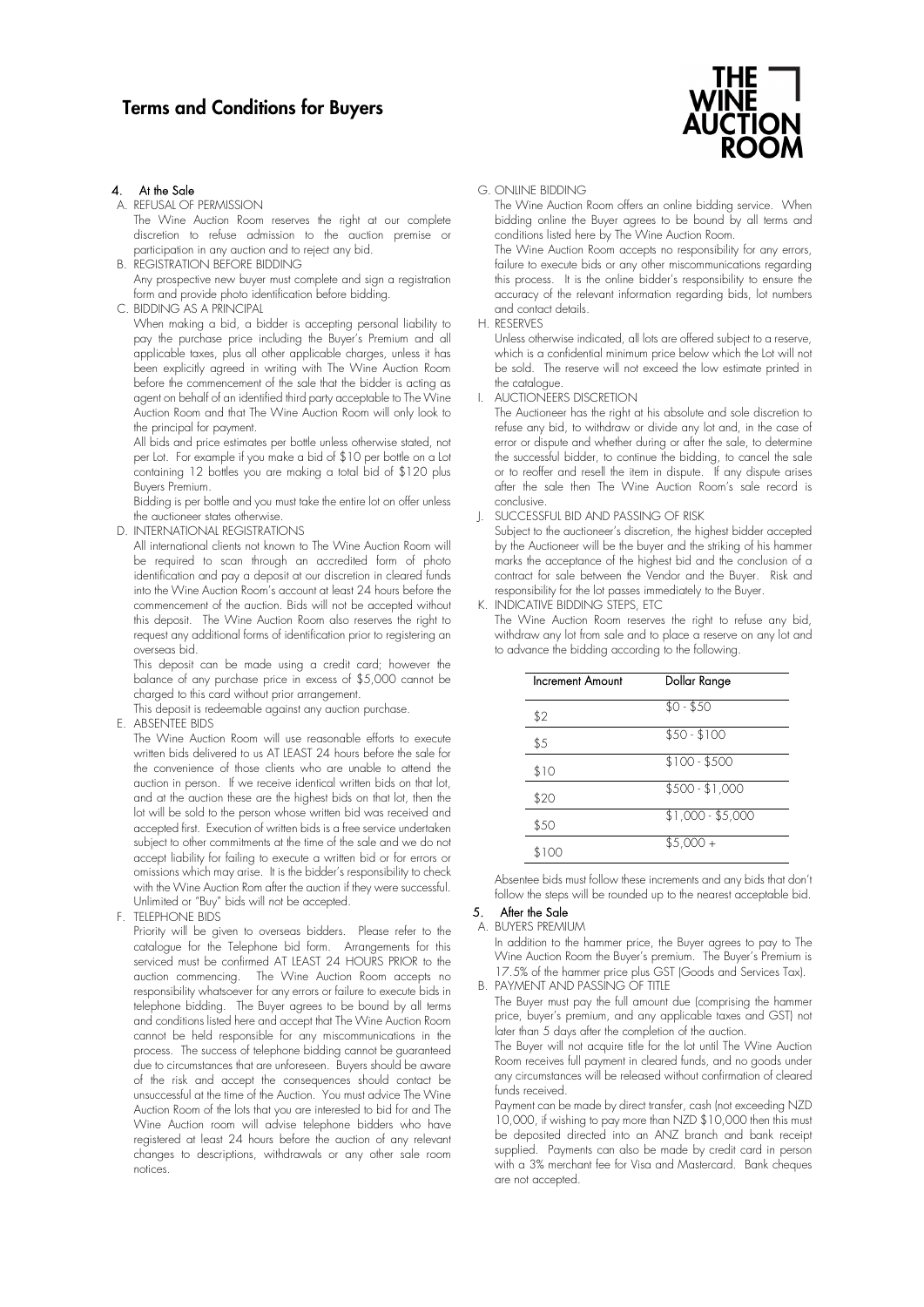# Terms and Conditions for Buyers

The buyer is responsible for any bank fees and charges applicable for the transfer of funds to The Wine Auction Room's account. C. COLLECTION OF PURCHASES AND INSURANCE

The Wine Auction Room is entitled to retain items sold until all amounts due to us have been received in full in good cleared funds. Subject to this, the Buyer shall collect purchased lots within 10 days from the date of the sale unless otherwise agreed in writing between The Wine Auction Room and the Buyer.

At the fall of the hammer, insurance is the responsibility of the purchaser.

D. PACKING, HANDLING AND SHIPPING

The Wine Auction Room will be able to suggest freight companies that the buyer can use but takes no responsibility whatsoever for the actions of any recommended third party. The Wine Auction Room can pack and handle goods purchased at the auction by agreement. All shipping, insurance, postage and associated charges will be borne by the Buyer. During periods when extreme heat is predicted, The Wine Auction Room, at their discretion, may refrain from shipping so as not to compromise the condition of the wine. The Wine Auction Room does not cover or accept any responsibility for any damage as a result of shipping.

E. REMEDIES FOR NON-PAYMENT

If the Buyer fails to make full payment within 5 days of the completion of the auction, the Wine Auction Room is entitled to exercise one or more of the following rights or remedies (in addition to asserting any other rights or remedies available under the law)

- To charge interest at such a rate as we shall reasonably decide.
- To hold the defaulting Buyer liable for the total amount due and to commence legal proceedings for its recover along with interest, legal fees and costs to the fullest extent permitted under applicable law.
- iii. To cancel the sale.
- iv. To resell the property publicly or privately on such terms as we see fit.
- To pay the Vendor an amount up to the net proceeds payable in respect of the amount bid by the defaulting Buyer. In these circumstances the defaulting Buyer can have not claim upon The Wine Auction Room in the event that the item(s) are sold for an amount greater than the original invoiced amount.
- vi. To set off against any amounts which The Wine Auction Room may owe the Buyer in any other transactions, the outstanding amount remaining unpaid by the Buyer.
- vii. Where several amounts are owed by the Buyer to us, in respect of different transactions, to apply any amount paid to discharge any amount owned in respect of any particular transaction, whether or not the Buyer so directs.
- viii. To reject any future auction any bids made by or on behalf of the Buyer or to obtain a deposit from the Buyer prior to accepting any bids.
- To exercise all the rights and remedies of a person holding a security over any property in our possession owned by the Buyer whether by way of pledge, security interest or in any other way, to the fullest extent permitted by the law of the place where such property is located. The Buyer will be deemed to have been granted such security to us and we may retain such property as collateral security for such Buyer's obligations to us.
- x. To take such other action as The Wine Auction Room deem necessary or appropriate.

If we do sell the property under paragraph (iv) then the defaulting Buyer shall be liable for the payment of any deficiency between the total amount originally due to us and the price obtained upon reselling as well as for all costs, expenses, damages, legal fees and commissions and premiums of whatever kinds associated with both sales or otherwise arising from the default.



If we pay any amount to the Vendor under paragraph (v) the Buyer acknowledges that The Wine Auction Room shall have all of the rights for the Vendor, however arising, to pursue the Buyer for such amount.

## F. FAILURE TO COLLECT PURCHASES

Where purchases are not collected within 10 days from the sale date, whether or not payment has been made, we shall be permitted to warehouse the property at the buyer's expense, and only release the items after payment in full has been made of removal, storage, handling, insurance and any other costs incurred, together with payment of all other amounts due to us.

## 6. Extent of The Wine Auction Room's Liability

The Wine Auction Room agrees to refund the purchase price in the circumstances of the Limited Warranty set out in paragraph 7 below. Apart from that, neither the Vendor nor we, nor any of our employees or agents is responsible for the correctness of any statement of whatever kind concerning any lot, whether written or oral, nor for any other errors or omissions in description or for any faults or defects in any lots. Except as stated in paragraph 7 below, neither the Vendor, ourselves, our officers, agents or employees give any representation, warranty or guarantee or assume any liability of any kind in respect of any lot with regard to fitness for a particular purpose, description, size, quality, condition, authenticity, rarity, or provenance. Except as required by local law any warranty of any kind is excluded by this paragraph.

## 7. Limited Warranty

Subject to the terms and conditions of this paragraph, the Vendor warrants for the period of thirty days form the date of the sale that any property described in this catalogue (noting such description may be amended by an saleroom notice or announcement) which is stated without qualification to be authentic and not a forgery. The warranty is subject to the following:

- i. It does not apply where a) the catalogue description or saleroom notice corresponded to the generally accepted opinion of experts at the date of the sale or b) correct identification of a lot can be demonstrated only by means of a scientific process not generally accepted for use until after publication of the catalogue or a process which at the date of the publication of the catalogue was unreasonably expensive or impractical or likely to have caused damage to the property.
- The benefits of the warranty are not assignable and shall apply only to the original Buyer of the last as shown on the invoice originally issued by The Wine Auction Room when the lot was sold at auction.
- The original Buyer must have remained the owner of the lot without disposing of any interest in it to any third party
- iv. The Buyer's sole and exclusive remedy against the Vendor in place of any other remedy which might be available is the cancellation of the sale and the refund of the original purchase price paid for the lot less the buyer's premium which is nonrefundable. Neither the Vendor nor The Wine Auction Room will be liable for any special, incidental nor consequential damages including, without limitation, loss of profits not for interest.
- The Buyer must give written notice of claim to us within thirty days of the date of the Auction. The Vendor shall have the right, to require the Buyer to obtain two written opinions by recognised experts in the field, mutually acceptable to the Buyer and The Wine Auction Room to decide whether or not to cancel the sale under warranty
- The Buyer must return the lot to the Vendor in the same condition that it was purchased.